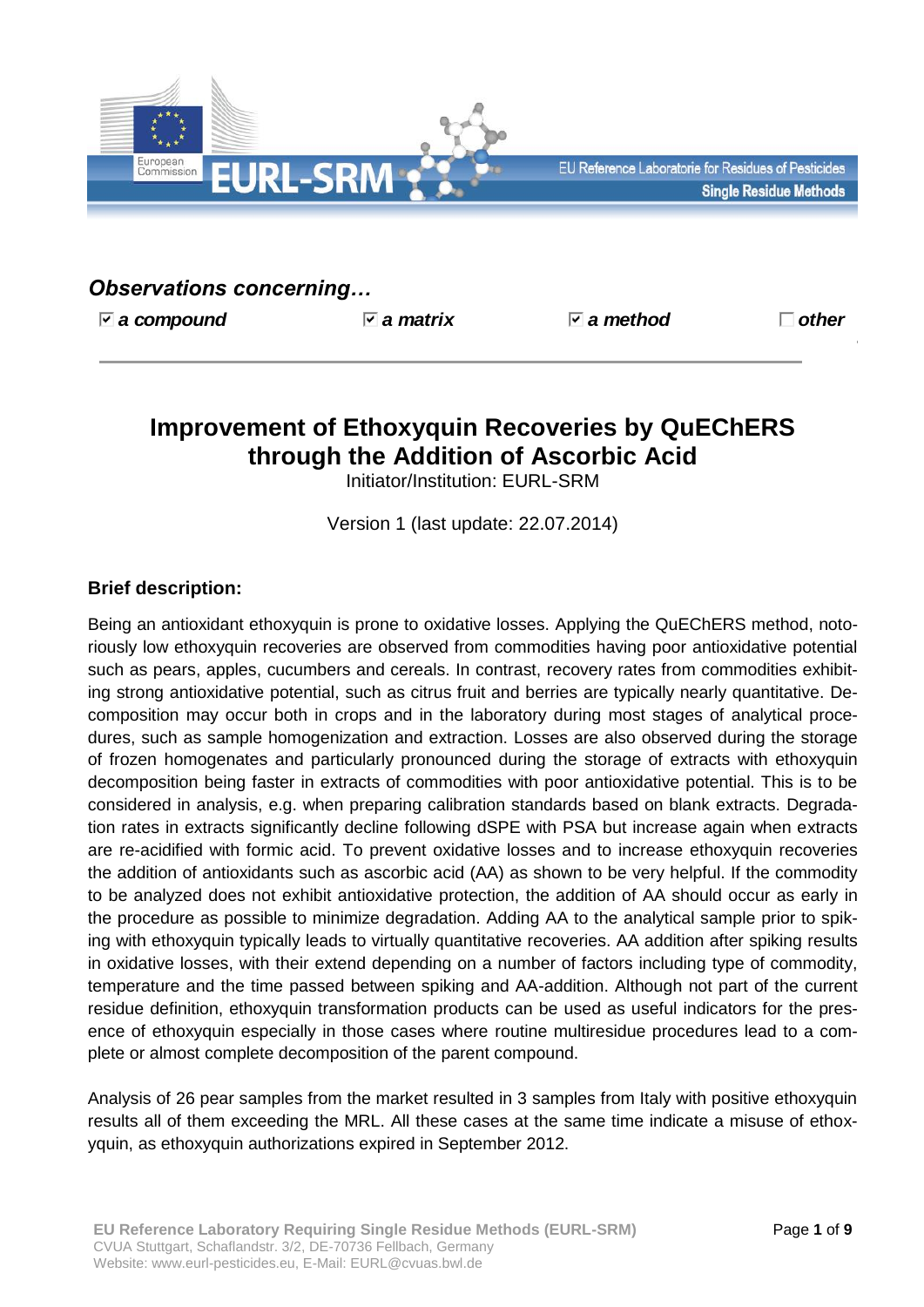

### **Compound profile:**

Ethoxyquin is a quinoline-based **antioxidant** widely applied to inhibit superficial scald (formation of brown spots) in **pears** and **apples**. The Codex Alimentarius Commission classifies ethoxyquin as a scald control agent. As scald is often accompanied by fungus infections ethoxyquin is also often listed as a fungicide. For treatment, the fruits are typically dipped into a solution containing ethoxyquin but ethoxyquin-impregnated fruit wraps are also often employed. Pre-harvest applications have been reported for apples.

In 2011<sup>1</sup> the commission decided not to include ethoxyquin in Annex I of Reg. 91/414/EEC<sup>2</sup> with the **grace period for use ending in September 2012**. EU-MRLs are set at the agreed LOQ of 0.05 mg kg<sup>-1</sup> for all commodities with exception of pears where the MRL is 3 mg kg<sup>-1</sup> (=codex MRL). Diphenylamine (DPA), the main alternative to ethoxyquin, was also not included in Annex I (grace till May 2011), other alternatives including 1-MCP (1-methylcyclopropene) are currently being tested. An additional food-related use of ethoxyquin concerns spices such as **chili**, **paprika** and **curcuma powder.** Here ethoxyquin is applied as an additive to prevent oxidative discoloration of carotenoid pigments during storage (US tolerance 100 mg  $kg^{-1}$ ).

In addition to the above applications directly on food there are numerous feed related applications with indirect food relevance, including the following:

- In the EU register on feed additives<sup>3</sup> ethoxyquin is listed as E324 and is allowed to be applied alone or in combination with butylated hydroxyanisole (BHA, E320) and/or butylated hydroxytoluene (BHT, E321) up to a total concentration of 150 mg kg<sup>-1</sup>.
- Ethoxyquin is commonly used to treat **dried forage crops** such as corn, wheat and oats to preserve them from oxidative loss of vitamin E and carotenes. The US tolerance is set at 150 mg kg<sup>-1</sup>.
- Within the EU ethoxyquin is furthermore allowed to be used at levels up to 2000 mg kg<sup>-1</sup> in **salmon and trout feed** based on *Phaffia Rhodozyma,* a yeast variety rich in Astaxanthin, a carotenoid responsible for the reddish color of these fish.
- In the US ethoxyquin is allowed to be added to **Aztec marigold** and **dried algae meals.** Both are rich in carotenoid pigments and are thus **added to feed for hens** with the aim to intensify the color of the egg yolks produced. The US tolerance for ethoxyquin in these cases is set at 3000 mg kg<sup>-1</sup>.
- Another interesting application concerns **dried fishmeal4,5 ,** which is very prone to auto-oxidation due to the high unsaturation of fish oil. Lipid auto-oxidation is highly exothermous and if uncon-

<u>.</u>

<sup>1</sup> 2011/143/EU: Commission Decision of 3 March 2011 concerning the non-inclusion of ethoxyquin in Annex I to Council Directive 91/414/EEC 2

now Reg. (EC) No 1107/2009 3

Annex I of Regulation (EC) No1831/2003: **[http://ec.europa.eu/food/food/animalnutrition/feedadditives/comm\\_register\\_feed\\_additives\\_1831-03.pdf](http://ec.europa.eu/food/food/animalnutrition/feedadditives/comm_register_feed_additives_1831-03.pdf)** (European Union Register of Feed Additives) 4

**<http://www.iffo.net/default.asp?contentID=717>**

<sup>5</sup> **<http://www.iffo.net/downloads/Research%20reports/IFOMA%201978-2001/1993/Uses%20of%20ethoxyquin%20and%20alternatives%201993-7.pdf>**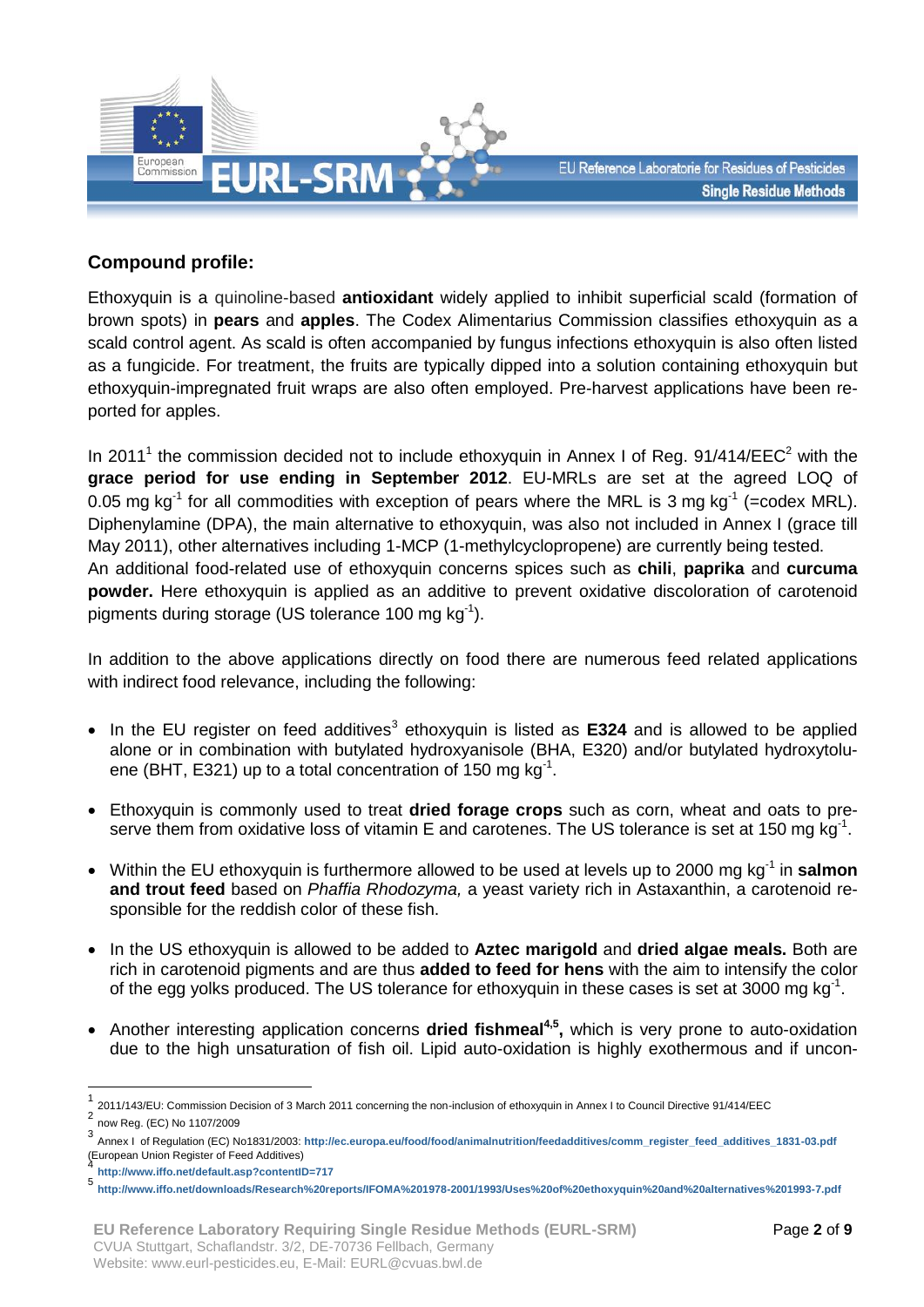

trolled can even lead to spontaneous combustion of the material during long storage and shipping periods. The International Maritime Organisation (IMO) as well as the US legislation prescribes the treatment of fish meal with ethoxyquin at concentrations not less than 400 mg kg<sup>-1</sup> (1000 mg kg<sup>-1</sup> if fat content exceeds 12 %).

The use of ethoxyquin as an animal feed additive often leads to residues in food of animal origin such as poultry meat and eggs<sup>6</sup> as well as in farmed fish<sup>7</sup> and shrimp<sup>8</sup>.

| <b>Parameter</b>             | <b>Value</b>                                       | <b>Notes</b>                           | <b>Ethoxyquin</b>    |  |  |
|------------------------------|----------------------------------------------------|----------------------------------------|----------------------|--|--|
| Pka                          | 4.56                                               | at 22 °C (weak base)                   |                      |  |  |
| LogP                         | 3.39                                               | at pH7 (intermediately polar compound) |                      |  |  |
| <b>Water solubility</b>      | 60 mg $L^{-1}$                                     | at 20 $\degree$ C                      |                      |  |  |
| <b>Hydrolytic behavior</b>   | pH 5: 3.7 days<br>pH 7: 6.7 days<br>pH 9: 9.3 days | at 25 $\degree$ C                      | CH3CH <sub>2</sub> O |  |  |
| <b>Residue definition EU</b> | Ethoxyquin (F)                                     |                                        |                      |  |  |
| Approved in                  | Not approved within the EU                         |                                        |                      |  |  |

**Table 1:** Ethoxyquin facts at a glance

#### **Table 2:** Instrumentation details (exemplary)

| LC                  | <b>WATERS Acquity UPLC</b>                                          |                    |                    |  |  |  |
|---------------------|---------------------------------------------------------------------|--------------------|--------------------|--|--|--|
| <b>MS/MS</b>        | ABSCIEX API 4000 Q-Trap, run in ESI positive mode                   |                    |                    |  |  |  |
| <b>MRMs</b>         | 218.2/148.0; 218.2/160.1; 218.2/174.1                               |                    |                    |  |  |  |
| <b>Column</b>       | Acquity BEH C18, 2.1x100 mm, 1.7 um                                 |                    |                    |  |  |  |
| Pre-column          | Acquity BEH C18, 2.1x5 mm, 1.7 µm                                   |                    |                    |  |  |  |
| <b>Mobile Phase</b> | A: 5 mmol NH <sub>4</sub> formate in purified water $+5$ % methanol |                    |                    |  |  |  |
|                     | B: 5 mmol NH <sub>4</sub> formate in methanol                       |                    |                    |  |  |  |
| <b>Gradient</b>     | Time (min)                                                          | Mobile Phase A (%) | Mobile Phase B (%) |  |  |  |
|                     | O                                                                   | 95                 | 5                  |  |  |  |
|                     | 0.5                                                                 | 60                 | 40                 |  |  |  |
|                     | 2                                                                   | 10                 | 90                 |  |  |  |
|                     | 5                                                                   | 10                 | 90                 |  |  |  |
|                     | 5.1                                                                 | 95                 | 5                  |  |  |  |
|                     | 10                                                                  | 95                 | 5                  |  |  |  |
| Flow                | $0.35$ mL min <sup>-1</sup>                                         |                    |                    |  |  |  |
| Injection volume    | 2 µL, partial loop with needle overfill                             |                    |                    |  |  |  |
| Column temperature  | $40^{\circ}$ C                                                      |                    |                    |  |  |  |

### **Materials:**

Ethoxyquin (purity 98.5%), purchased from Dr. Ehrenstorfer (CA13310000) L-Ascorbic acid, reagent grade (Sigma Aldrich, CAS 50-81-7)

<sup>–&</sup>lt;br>6 **<http://onlinelibrary.wiley.com/doi/10.1002/jsfa.2740331213/pdf>**

<sup>7</sup> **<http://lib3.dss.go.th/fulltext/Journal/Journal%20of%20food%20science/2000%20v.65/no.8/jfsv65n8p1312-1314ms20000212%5B1%5D.pdf>**

<sup>8</sup> **<http://www.iffo.net/default.asp?contentID=813>**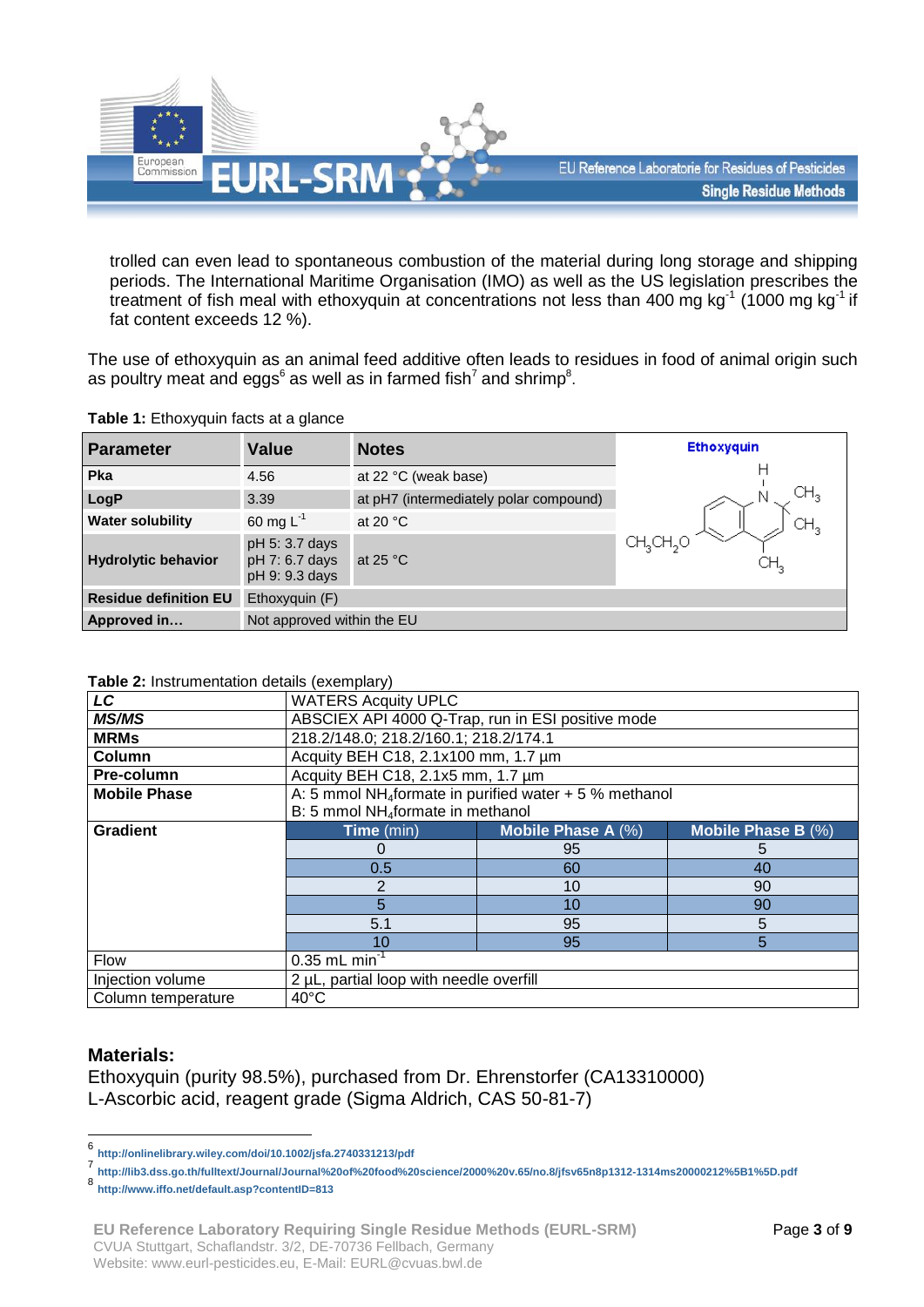

### **Experiments conducted and observations:**

Initial recovery experiments with QuEChERS for ethoxyquin spiked at 0.1 mg kg<sup>-1</sup> on pear homogenates resulted in very low and strongly variable recovery rates. Recovery experiments on apples (results not shown here) showed a similar trend. From cucumber and wheat flour ethoxyquin could even not be recovered at all (0 %). As opposed to these results, very good average recoveries were obtained from red currants and rehydrated raisins (103 % and 96 % respectively). We attributed this to the stronger antioxidative potential of these two commodities. Red currants contain ca. 40 mg ascorbic acid (AA) per 100 g. The AA levels in grapes are comparable to apples and pears and rather low (4-10 mg/100 g), but grapes contain higher levels of catechins and polyphenols that also exhibit antioxidative activity.

In all above commodities the addition of 0.5 g AA per analytical portion before the spiking with ethoxyquin resulted in satisfactory recoveries (between 95 and 105 %) and RSDs (<5 %) using QuEChERS. See Figure 1.



#### **Figure 1: Impact of AA-addition on the recoveries of ethoxyquin from different commodities**

#### *Remarks on this experiment:*

- *For cucumber, pear, raisin, red currents 0.5 g of solid AA was added to the analytical portions followed by 1 minute vortexing (to evenly distribute the AA) and by spiking with ethoxyquin (onto the semi-thawed material).*
- *In the case of raisins 13,5 g of the rehydrated homogenate was used (containing 5 g raisins)*
- *In the case of wheat flour 0.5 g of AA was added to the dry material. Following spiking with ethoxyquin, cold water was added to the sample and left for 10 minutes to soak before starting with the extraction.*
- *In all cases the first QuEChERS extraction step was conducted by mechanical shaking for 15 minutes*
- *No dSPE cleanup with PSA-sorbent was conducted*
- *In all cases suitable matrix-matched calibration solutions were used.*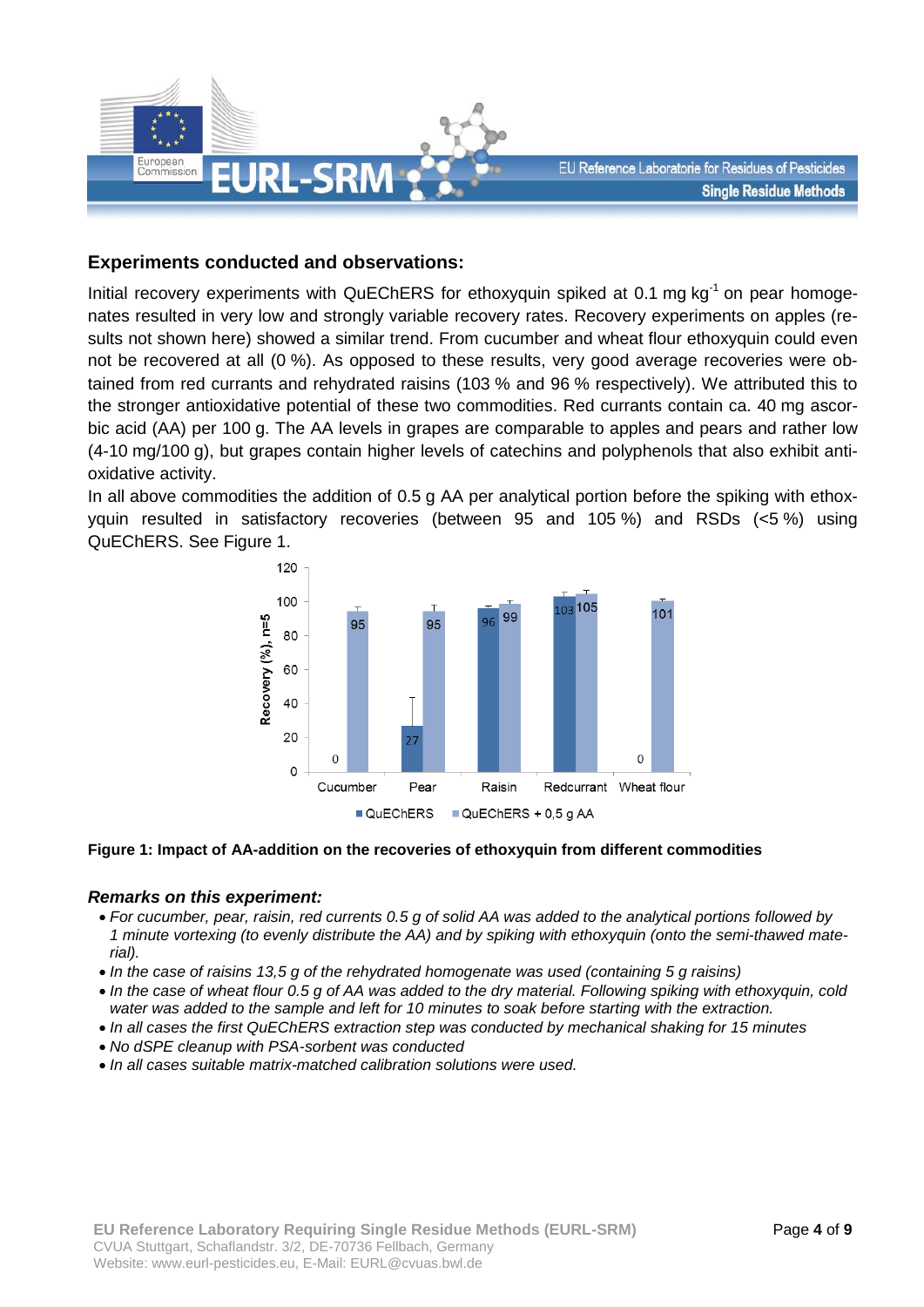

In another experiment using pears we varied the amount of solid AA added to the matrix before the spiking with ethoxyquin (0.1, 0.25, 0.5 and 1 g). As shown in Figure 2 the protection effect was sufficient in all cases with recoveries ranging between 87 and 97 %. We also compared the recoveries achieved with and without dSPE cleanup with PSA sorbent and the recovery rates remained good in all cases. Appropriate matrix-matched calibration solutions were used in all cases.



**Figure 2: Ethoxyquin recoveries depending on different amounts of AA added to the matrix prior to spiking**

With practicability in mind we further tested whether AA can be more conveniently added as aqueous solution. For this experiment we prepared a nearly saturated AA solution in water (containing ca. 0.3 g AA /mL) and added 1 mL (corresponds to 300 mg AA) to 10 g analytical portions of **pear** before spiking with ethoxyquin. As shown in Fig. 3, protection following addition of "liquid AA" was also sufficient.



#### **Figure 3: Ethoxyquin recoveries with AA-addition to the sample in solid and liquid form as well as without AA-addition**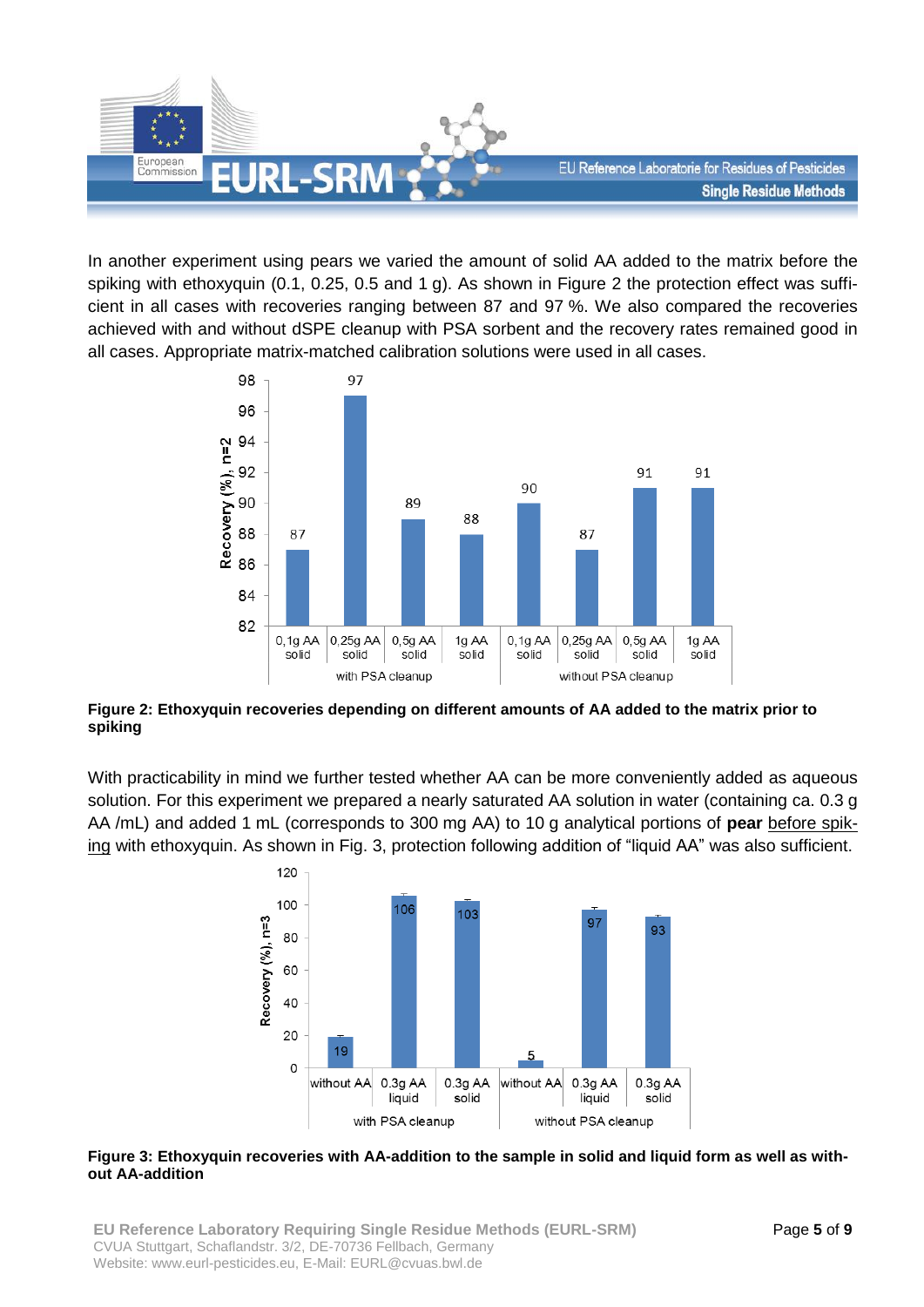

In another experiment we studied the degradation of ethoxyquin during milling and checked whether it can be reduced by adding AA prior to milling. For this we sprayed a large number of whole fresh pears with a solution containing xx mg ethoxyquin /mL xxx and left them standing in the dark for xx days**.** The spiked fruits were divided into two main groups, The first one was intended for cryogenic milling (CRYO-group) and the second one for milling in fresh condition (RT-group). Before milling the fruits of both groups were cut into xx segments each and the segments were randomly divided into two subgroups. The material of the CRYO-group was first put in the freezer overnight and then milled in frozen condition with the assistance of dry ice. The material of the RT-group was milled directly. One of the two sub-groups of the CRYO- and the RT-Group was milled following addition of 1 g AA (solid) /100 g pears and the other one without. From each of the homogenates of the four sub-groups six analytical portions were weighed and put in the freezer until extraction. In each case 3 of the portions were extracted normally using QuEChERS and the other 3 following addition of 1 mL AAsolution (containing 0.3 g AA per mL). In total 24 samples were extracted. Measurements were conducted both directly from the raw extracts as well as from the extracts following d-SPE cleanup with PSA. This resulted in a total of 48 determinations. An appropriate matrix-matched calibration was prepared in each case. The following table gives an overview of the experimental setup.

| Code            | Milling                                                                                                | AA-Addition      | AA-Addition         | dSPE with PSA |  |
|-----------------|--------------------------------------------------------------------------------------------------------|------------------|---------------------|---------------|--|
|                 | conditions                                                                                             | prior to milling | prior to extraction |               |  |
| CRYO-YYY        | Frozen samples<br>were milled, dry ice<br>was added and<br>milling was contin-<br>ued<br>(Cryo-milled) | <b>YES</b>       | <b>YES</b>          | <b>YES</b>    |  |
| CRYO-YYN        |                                                                                                        | <b>YES</b>       | <b>YES</b>          | <b>NO</b>     |  |
| CRYO-YNY        |                                                                                                        | <b>YES</b>       | <b>NO</b>           | <b>YES</b>    |  |
| CRYO-YNN        |                                                                                                        | <b>YES</b>       | <b>NO</b>           | <b>NO</b>     |  |
| CRYO-NYY        |                                                                                                        | <b>NO</b>        | <b>YES</b>          | <b>YES</b>    |  |
| CRYO-NYN        |                                                                                                        | <b>NO</b>        | <b>YES</b>          | <b>NO</b>     |  |
| CRYO-NNY        |                                                                                                        | <b>NO</b>        | <b>NO</b>           | <b>YES</b>    |  |
| <b>CRYO-NNN</b> |                                                                                                        | <b>NO</b>        | <b>NO</b>           | <b>NO</b>     |  |
| RT-YYY          | at Room<br>Temperature<br>(RT-milled)                                                                  | <b>YES</b>       | <b>YES</b>          | <b>YES</b>    |  |
| RT-YYN          |                                                                                                        | <b>YES</b>       | <b>YES</b>          | <b>NO</b>     |  |
| RT-YNY          |                                                                                                        | <b>YES</b>       | <b>NO</b>           | <b>YES</b>    |  |
| RT-YNN          |                                                                                                        | <b>YES</b>       | NO                  | <b>NO</b>     |  |
| RT-NYY          |                                                                                                        | <b>NO</b>        | <b>YES</b>          | <b>YES</b>    |  |
| RT-NYN          |                                                                                                        | <b>NO</b>        | <b>YES</b>          | <b>NO</b>     |  |
| RT-NNY          |                                                                                                        | <b>NO</b>        | NO                  | <b>YES</b>    |  |
| RT-NNN          |                                                                                                        | <b>NO</b>        | <b>NO</b>           | <b>NO</b>     |  |

**Table 3:** Overview of the experimental design concerning analysis of ethoxyquin in laboratory-spiked intact pears with and without addition of AA

A summary of the results of this experiment is shown in Figure 4. The addition of AA during milling gave the highest degree protection to ethoxyquin. Where milling was done without AA-addition, ethoxyquin losses were massive during both RT- and CRYO-milling. Addition of supplementary AA to the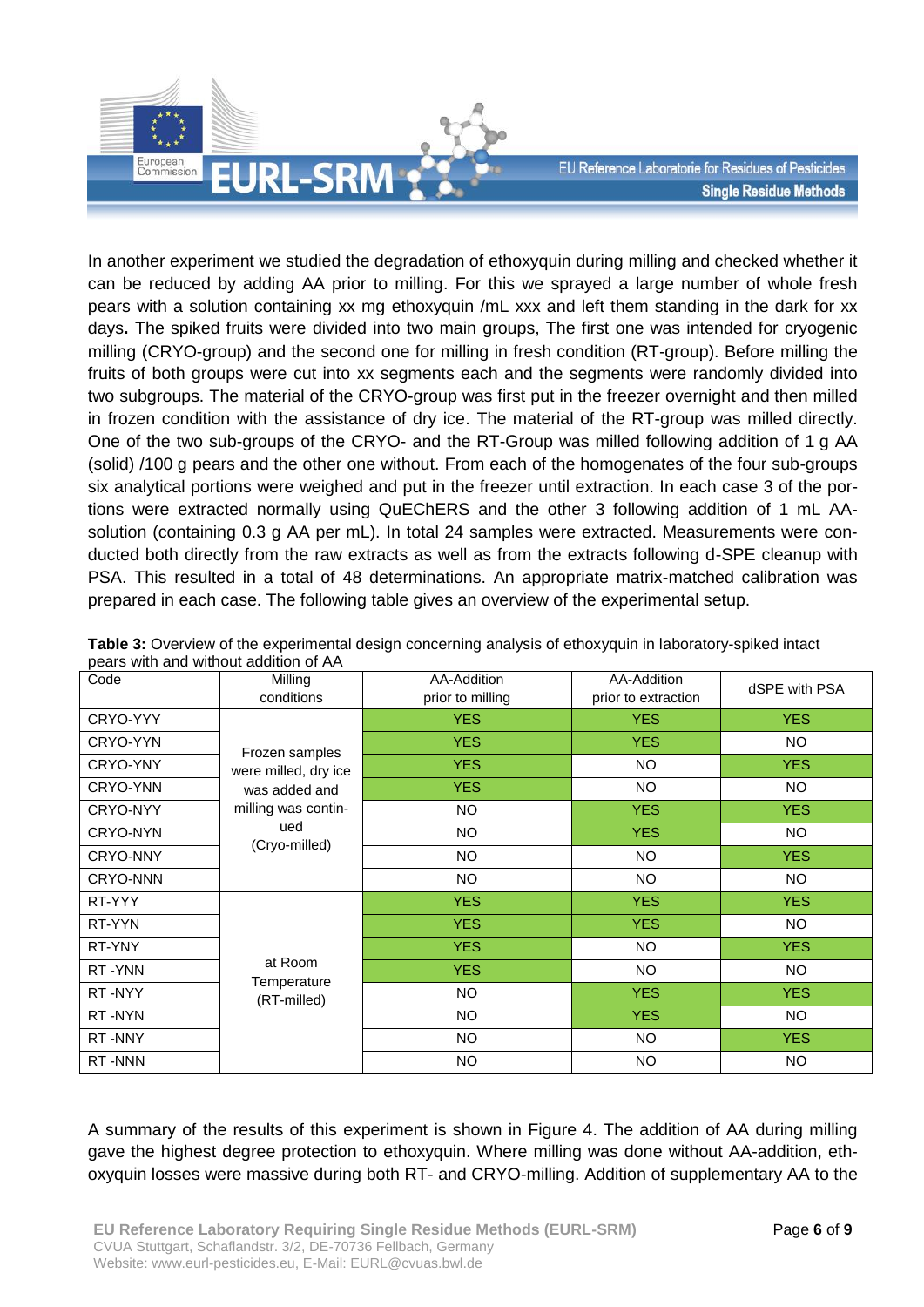

analytical portions just prior to extraction increased ethoxyquin levels in these samples. Milling in absence of AA contributed roughly 40% of the overall ethoxyquin losses whereas extraction in absence of AA corresponded to ca. 60% of the overall losses.

Where AA was added during milling losses of ethoxyquin were minimized. In the case of RT-milling, however, considerable losses occurred during the subsequent extraction step. These losses could be prevented by the addition of supplementary AA to the analytical portion prior extraction. This fact is supported by the observation that the RT-milled samples showed a clearly darker color compared to the CRYO-milled ones. This browning is most probably a result of enzymatic (polyphenol oxidase – catalyzed) browning that goes along with a higher consumption of AA. Overall, the supplementary addition of AA to the test portions before the extraction was not necessary when comminuting cryogenically with the addition of AA. In all other cases including when the sample was comminuted at room temperature with the addition AA the supplementary addition of AA during extraction was proven essential to minimize further losses.

The use dSPE cleanup with PSA had in most cases no clear effect but it had a clearly positive impact on ethoxyquin yields in those cases where no AA was added during extraction.



#### **Figure 4: Ethoxyquin levels in pears spiked with ethoxyquin prior to comminution with and without addition of AA before milling**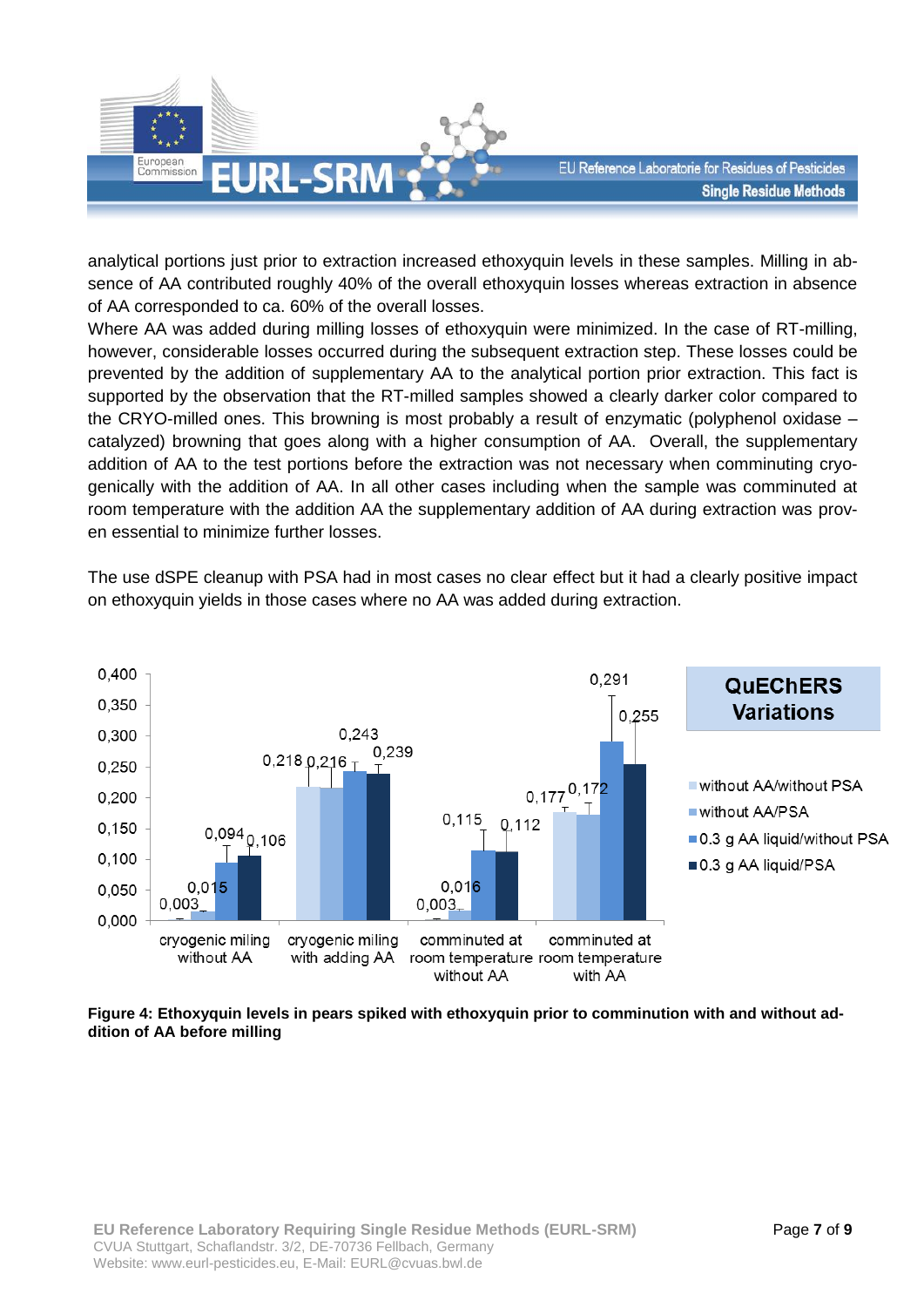

The above experiment was repeated using pear samples obtained from the market containing incurred ethoxyquin residues but only focusing on cryogenic milling. Also here, the addition of AA resulted in a dramatic increase in the determined ethoxyquin levels (see Figure 5). The ethoxyquin losses when no AA was used during milling ranged between ~15 and ~80% depending on the sample.



#### **Figure 5: Impact of AA on Ethoxyquin levels determined in pears from the market of US origin containing incurred residues**

# **Analysis of samples from the market**

Starting in July 2014 a total of 26 pear samples were analyzed for ethoxyquin residues with ascorbic acid (1g AA per 100g pear) being added during the comminution step. An overview of the results is shown in [Figure 1.](#page-8-0) 3 of the 26 samples (all from Italy) were found to contain ethoxyquin residues at levels between 0.25 and 0.58 mg  $kg^{-1}$ . In all three cases the ethoxyquin levels exceeded the MRL of 0.05 mg kg for pears. At the same time these findings indicate a **misuse** of ethoxyquin as according to Commission decision 2011/143/EU authorizations of ethoxyquin had to be withdrawn in all EU member states with the grace period ending in September 2012.